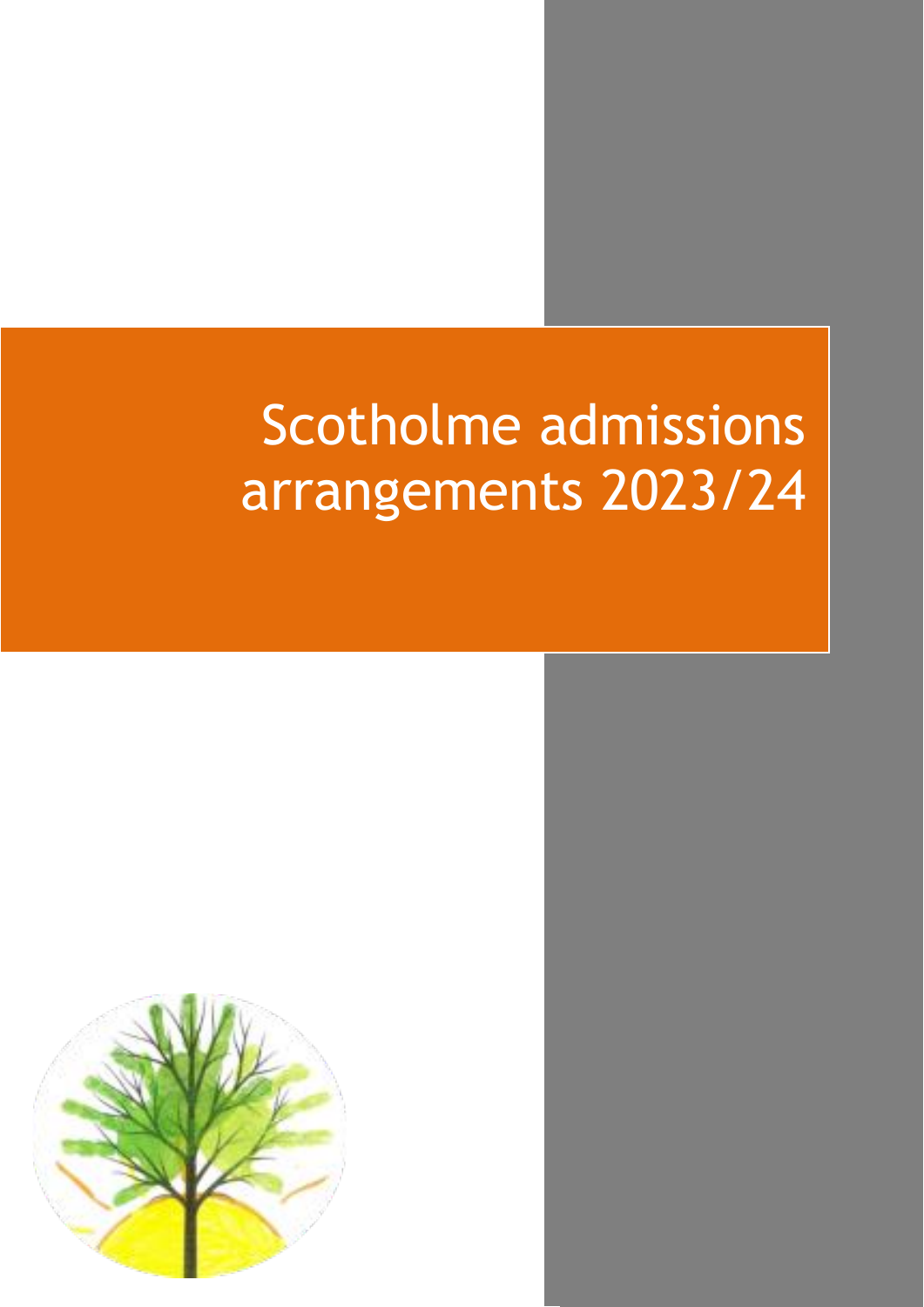# **Management log**

| <b>Document</b>                          | Scotholme's admissions arrangements         |
|------------------------------------------|---------------------------------------------|
| Author                                   | Leader of governance                        |
| <b>Body responsible for the document</b> | Board of trustees                           |
| Date considered                          | 27 October 2021                             |
| Date approved                            | 24 February 2022                            |
| Date issued                              | 24 February 2022                            |
| <b>Review period</b>                     | Annually                                    |
| <b>Next review</b>                       | Autumn 2022                                 |
| <b>Reviewer</b>                          | Admissions committee on behalf of the Board |
| <b>Signed</b>                            | <b>Signed</b>                               |
|                                          |                                             |

**Chair of the Board CEO**

# **Document history**

U O'Leary

| <b>Version</b> | Date<br>authored  | <b>Author</b>           | <b>Date</b><br>approved | Date issued         | <b>Comments</b>                                                                                                                                                                                         |
|----------------|-------------------|-------------------------|-------------------------|---------------------|---------------------------------------------------------------------------------------------------------------------------------------------------------------------------------------------------------|
| V1             | November<br>2017  | Helena<br><b>Brooks</b> | 15 March<br>2018        | 16 March<br>2018    | To secure Scotholme's<br>admissions<br>arrangements for<br>2019/20 since their<br>conversion to SHINE as<br>the admissions authority.<br>Consultation process<br>adhered as per the<br>Admissions Code. |
| V <sub>2</sub> | September<br>2018 | Helena<br><b>Brooks</b> | 21 March<br>2019        | 22 March<br>2019    | Annual review - revised<br>and updated admission<br>arrangements for<br>2020/21. Consultation<br>process adhered as per<br>the Admissions Code.                                                         |
| V <sub>3</sub> | September<br>2019 | Helena<br><b>Brooks</b> | 26 February<br>2020     | 27 February<br>2020 | Annual review - revised<br>and updated admission<br>arrangements for<br>2021/22.<br>Consultation period: 25                                                                                             |
|                |                   |                         |                         |                     | November 2019 until 13                                                                                                                                                                                  |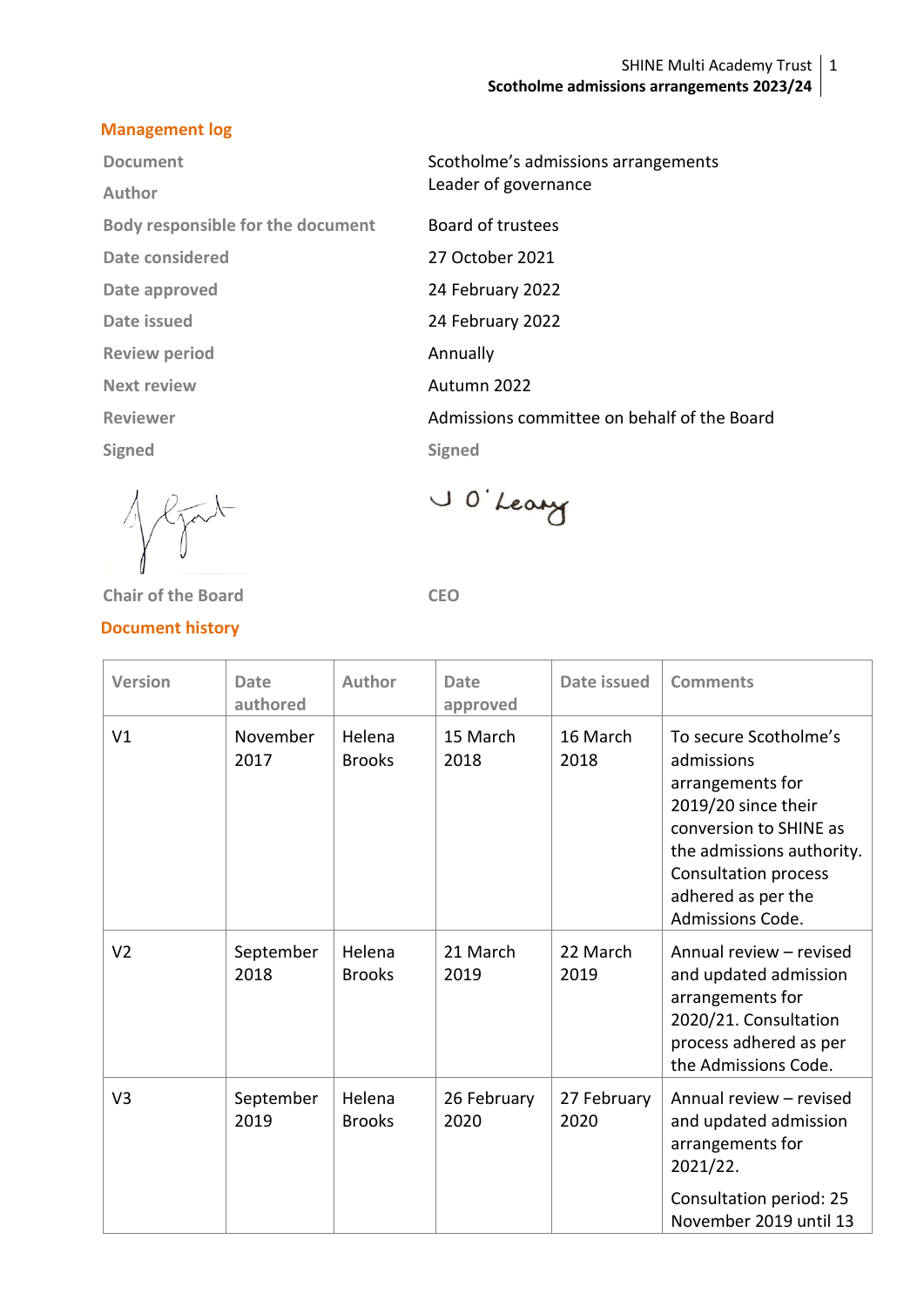SHINE Multi Academy Trust **Scotholme admissions arrangements 2023/24**

2

|                |                        |                         |                     |                        | January 2020 (six weeks).                                                                                                                                                                                                                                                                                                                                                                                                                                  |
|----------------|------------------------|-------------------------|---------------------|------------------------|------------------------------------------------------------------------------------------------------------------------------------------------------------------------------------------------------------------------------------------------------------------------------------------------------------------------------------------------------------------------------------------------------------------------------------------------------------|
| V <sub>4</sub> | 21 October<br>2020     | Helena<br><b>Brooks</b> | 26 January<br>2021  | 28 January<br>2021     | Annual review - revised<br>and updated admission<br>arrangements for<br>2022/23. Issued once the<br>LA have had an<br>opportunity to offer an<br>opinion.                                                                                                                                                                                                                                                                                                  |
| V <sub>5</sub> | 6<br>September<br>2021 | Helena<br><b>Brooks</b> | 6 September<br>2021 | 6<br>September<br>2021 | Following a mandatory<br>change to the School<br>Admissions Code -<br>revised admission<br>arrangements for<br>2021/22 and 2022/23 to<br>define highest priority is<br>given to "looked after<br>children and all<br>previously looked after<br>children, including those<br>children who appear (to<br>the admission authority)<br>to have been in state<br>care outside of England<br>and ceased to be in state<br>care as a result of being<br>adopted. |
| V <sub>6</sub> | October<br>2021        | Helena<br><b>Brooks</b> | 24 February<br>2022 | 24 February<br>2022    | Annual review - revised<br>and updated admission<br>arrangements for<br>2023/24. Issued once the<br>LA have had an<br>opportunity to offer an<br>opinion                                                                                                                                                                                                                                                                                                   |

# **Related policies**

| <b>Policy</b>                                                 | <b>Website link</b>                                                                  |
|---------------------------------------------------------------|--------------------------------------------------------------------------------------|
| Complaints                                                    | https://shine-multi-academy-trust.secure-<br>primarysite.net/business-and-personnel/ |
| Equality                                                      | http://www.shine-mat.com/pupil-welfare/                                              |
| <b>General Data</b><br><b>Protection Regulation</b><br>(GDPR) | http://www.shine-mat.com/gdpr/                                                       |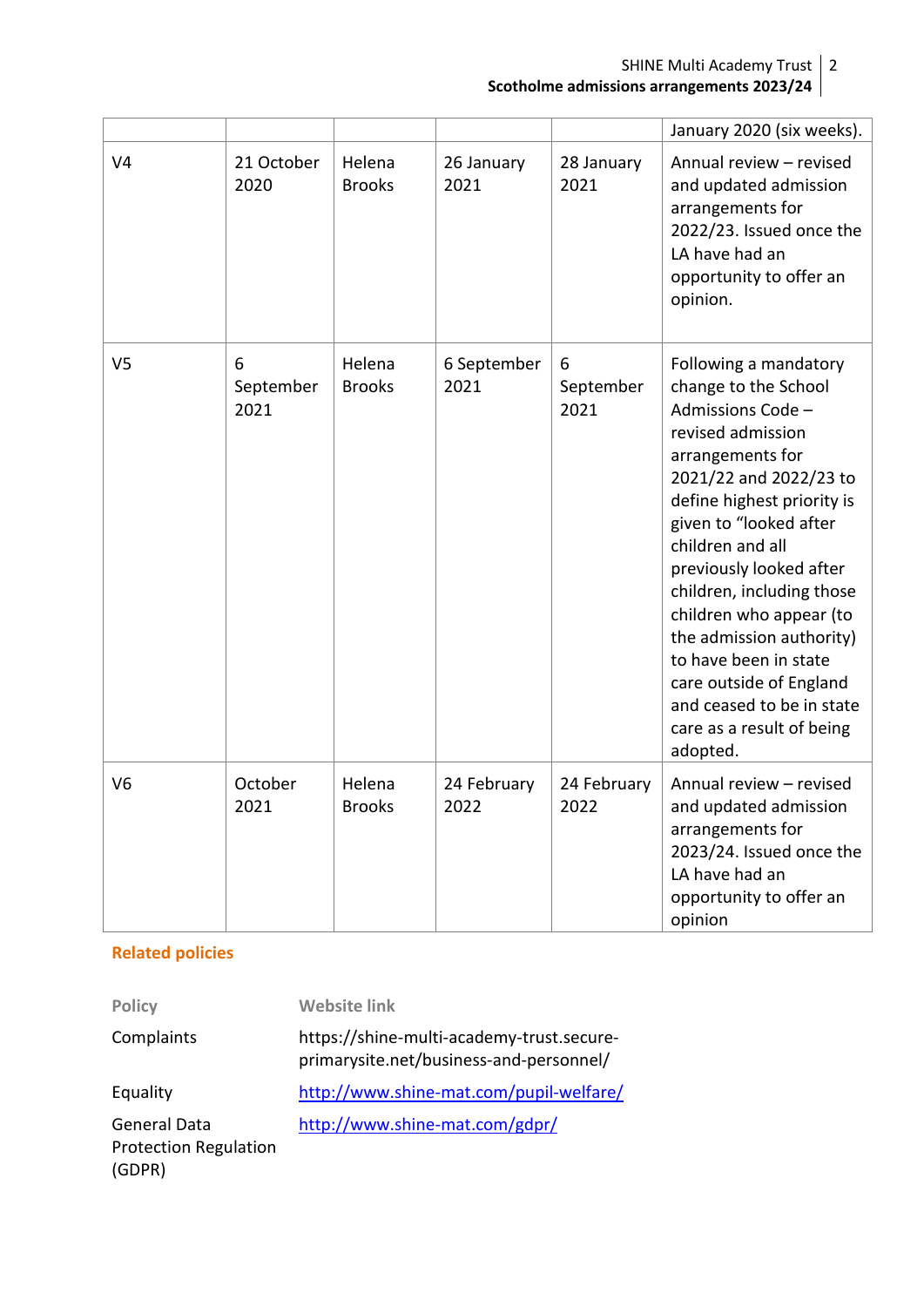#### SHINE Multi Academy Trust **Scotholme admissions arrangements 2023/24** 3

### **Contents**

| 1.  |                                                                          |  |
|-----|--------------------------------------------------------------------------|--|
| 2.  |                                                                          |  |
| 3.  |                                                                          |  |
| 4.  | Applications outside the normal admissions round (in-year applications)5 |  |
| 5.  |                                                                          |  |
| 6.  |                                                                          |  |
| 7.  |                                                                          |  |
| 8.  |                                                                          |  |
| 9.  |                                                                          |  |
| 10. |                                                                          |  |
| 11. |                                                                          |  |
|     |                                                                          |  |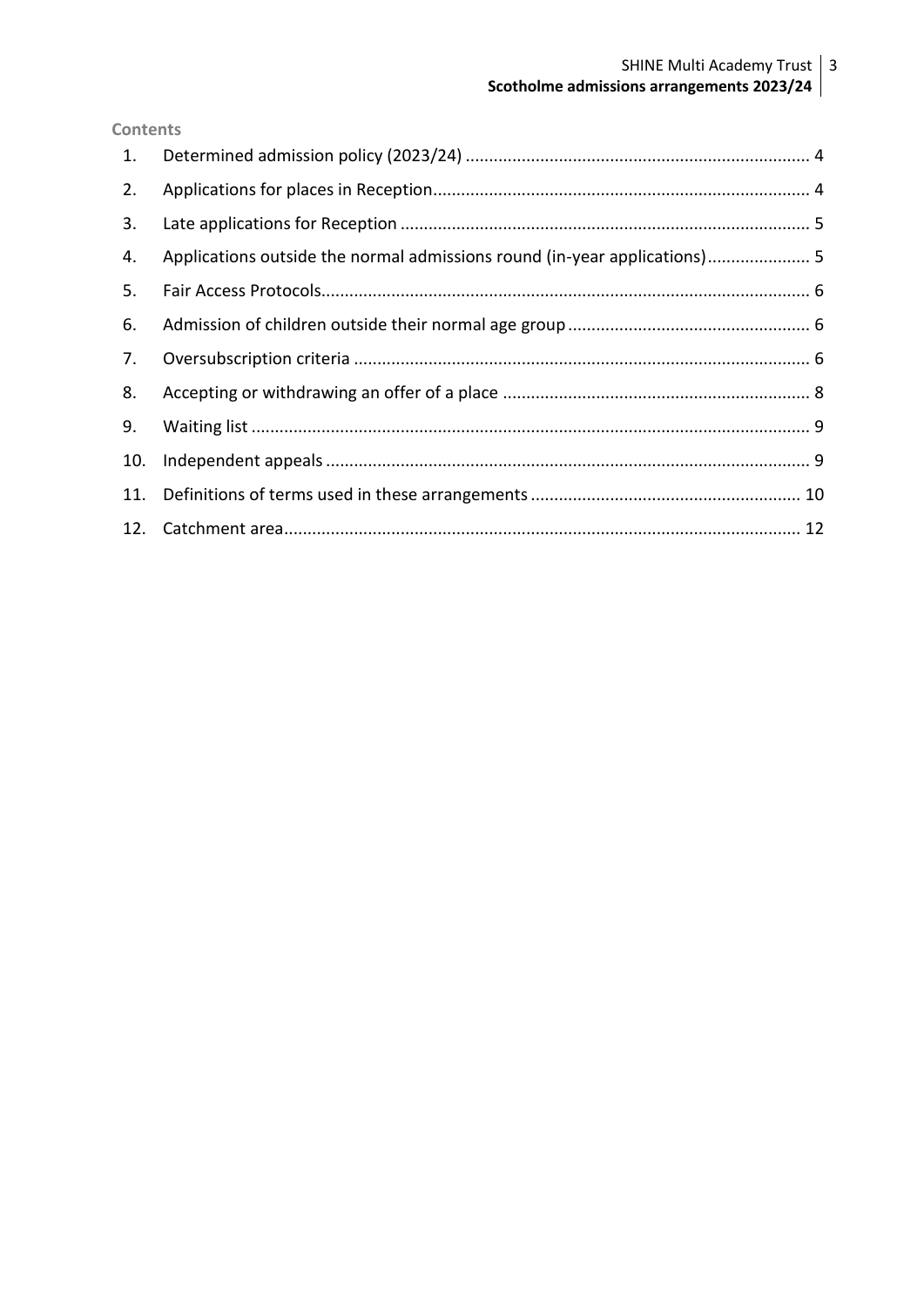<span id="page-4-0"></span>**1. Determined admission policy (2023/24)** 

**1.1** All references to 'academy' in this document refer to Scotholme Primary and Nursery School – their published admission number for the intake year is 60.

**1.2** All applications for places should be made on the applicant's home local authority online or paper application form. For residents living in Nottingham City this will be Nottingham City Council's (the local authority's) common application form which is available from their website<https://www.nottinghamcity.gov.uk/education-and-schools/school-admissions/> or from Schools Admissions, Loxley House, Station Street, Nottingham NG2 3NG

Tel: 0115 841 5568. Although the SHINE Board of trustees have responsibility for deciding on admissions, Nottingham City, as the local authority, will co-ordinate all our admissions in its area and will communicate all first time admission decisions to parents (in-year admissions decisions will be confirmed by the academy).

#### <span id="page-4-1"></span>**2. Applications for places in Reception**

**2.1** For entrance to the academy in September 2023 the closing date for applications under the coordinated admission scheme is 15 January 2023. Offers of places will be made on the national offer date of 17 April 2023.

**2.2** A child reaches compulsory school age on the prescribed day following his or her fifth birthday (or on his or her fifth birthday if it falls on a prescribed day). The prescribed days are 31 December, 31 March and 31 August.

**2.3** Where a child has been offered a place at the academy, that child is entitled to a fulltime place in the September following their fourth birthday. However, the child's parents may defer the date their child is admitted to the academy until later in the school year, but not beyond the point at which they reach compulsory school age and not beyond the beginning of the final term of the school year for which it was made. Where parents wish, children may attend part-time until later in the school year but not beyond the point at which they reach compulsory school age.

**2.4** Parents wishing to defer admissions should still apply by 15 January 2023.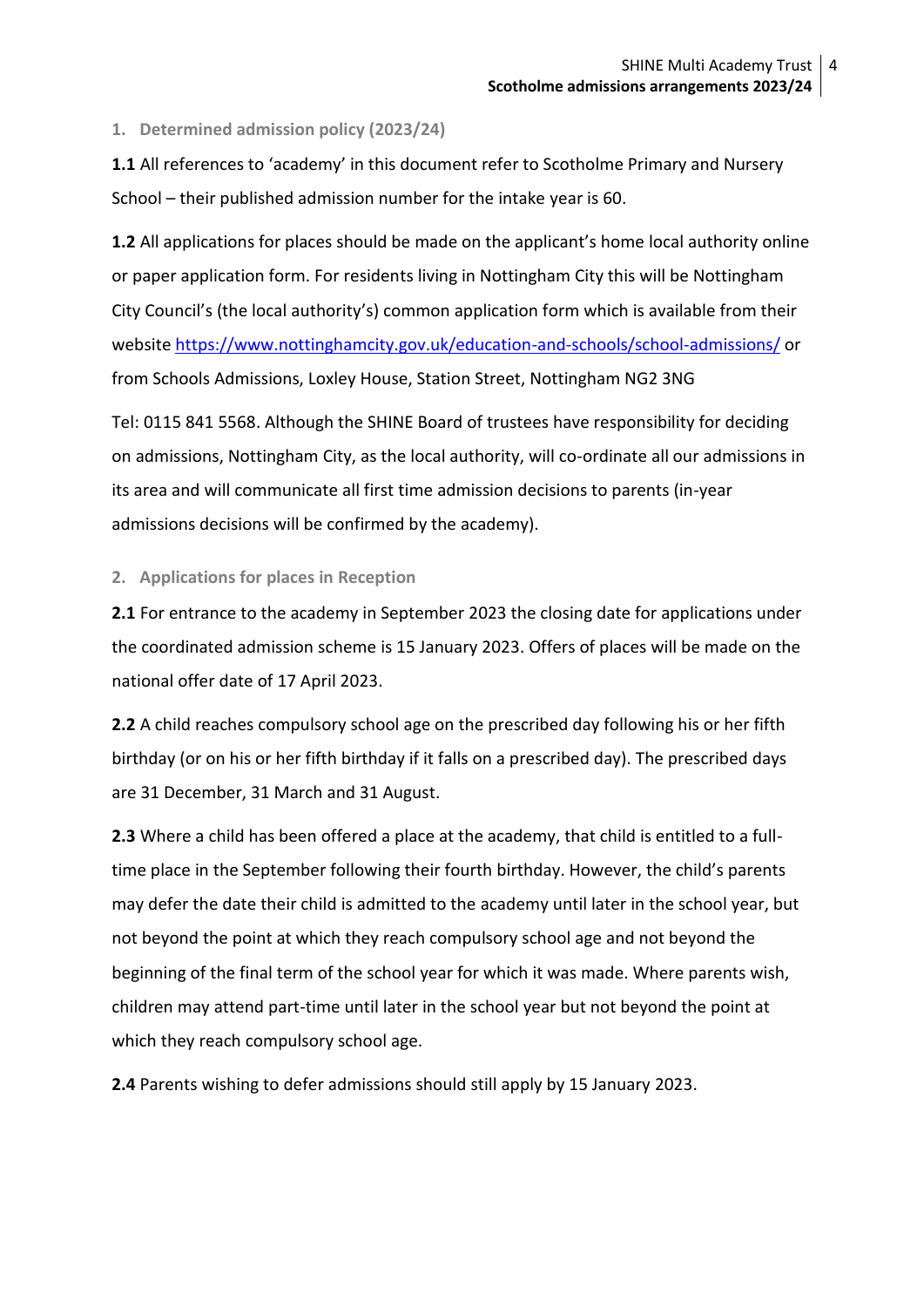### <span id="page-5-0"></span>**3. Late applications for Reception**

**3.1** Nottingham City Council and admissions authority may be willing to accept applications which are received late, i.e. after the closing date of 15 January 2023, but before 5 pm on 10 February 2023 for good reason. For example:

- A family returning from abroad
- A lone parent who has been ill for some time
- A family moving into Nottingham from another area
- Other exceptional circumstances

# Each case will be treated on its merits.

**3.2** Any preferences received by Nottingham City Council before 5 pm on 10 February 2023, with good reason for being late, and where appropriate, with the agreement of the admissions authority will be included in the first cycle of allocations and will be notified on the national offer day.

**3.3** All other late applications for places at the academy received by Nottingham City Council after 5 pm on 10 February 2023 will be dealt with after the offer day.

**3.4** Other local authorities might have different policies when dealing with late applications. Applicants are advised to contact their home local authority to find out what their policy is.

# <span id="page-5-1"></span>**4. Applications outside the normal admissions round (in-year applications)**

**4.1** Details of how to apply for places at any time other than during the normal admissions round for Reception, will be made available on the academy's website. If the respective year group total is below the published admission number for that year group, the child will be offered a place unless paragraphs 2.15 and 3.8 of the School Admissions Code<sup>1</sup> are applicable. If the respective year group total is full, the child will be only offered a place if there are very exceptional circumstances and if the governors decide that the education of pupils in that year group will not be detrimentally affected by the admission of an extra pupil. Parents will have 14 days to accept the offer of a school place.

**4.2** Applications outside the normal round (also known as in-year or mid-term admissions) should be made via Nottingham City Council who will co-ordinate admissions on behalf of the academy.

**.** 

<sup>1</sup> <https://www.gov.uk/government/publications/school-admissions-code--2>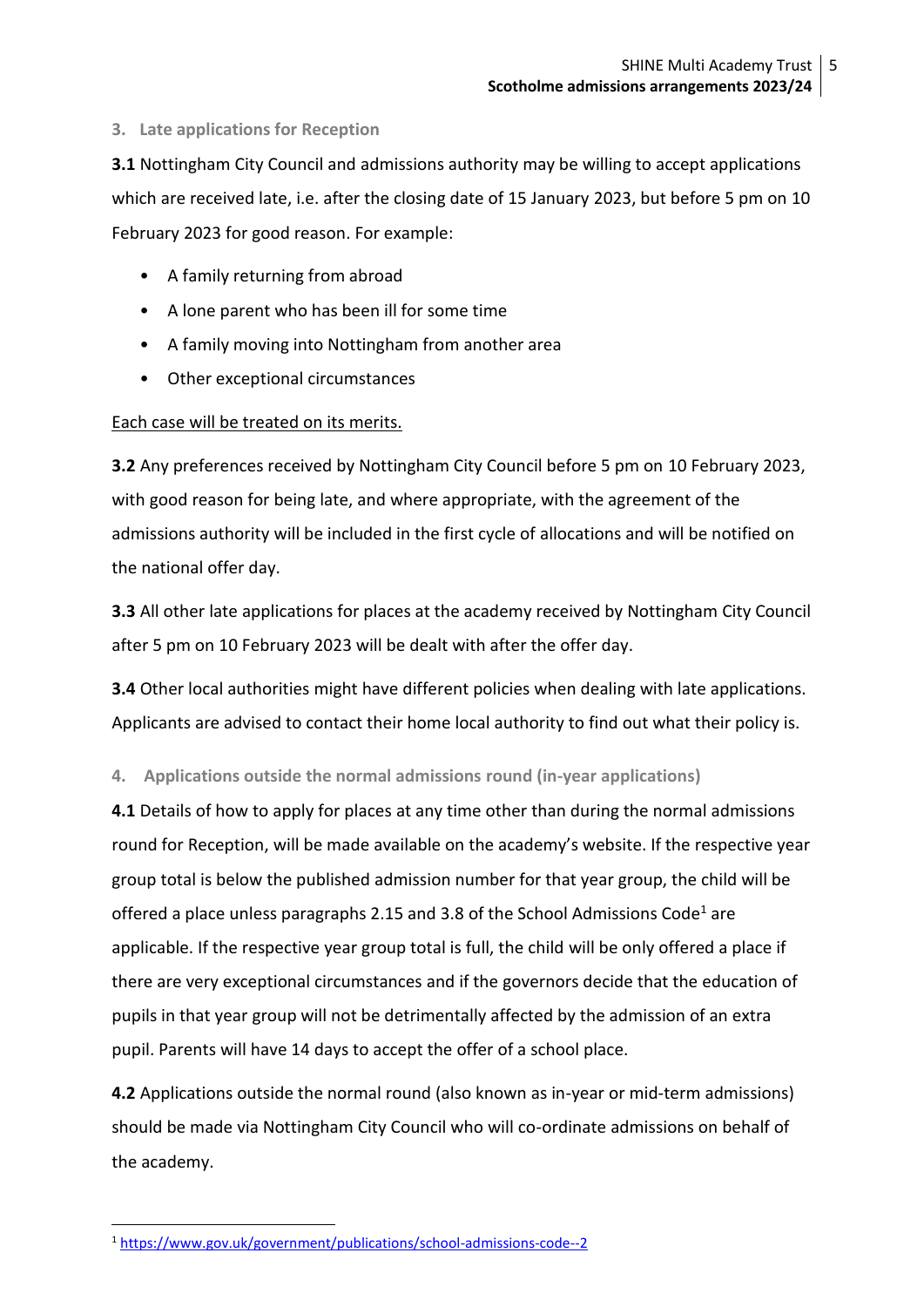**4.3** If a child is not allocated a place, parents have a statutory right to appeal (see section 10, 'Independent appeals' below). Appeals should be lodged within 20 school days of the date of the decision letter.

### <span id="page-6-0"></span>**5. Fair Access Protocols**

**5.1** Local Authorities are required to have Fair Access Protocols in order to make sure that unplaced children, especially the most vulnerable, who live in the home local authority area, are offered a place at a suitable school as quickly as possible. This includes admitting children above the published admission number to schools that are already full.

# <span id="page-6-1"></span>**6. Admission of children outside their normal age group**

**6.1** Parents may seek a place for their child outside of their normal age group, for example, if their child is gifted and talented or has experienced problems such as ill health, effectively in the year group below or above their chronological age group.

6.2 In addition, the parents of a summer born<sup>2</sup> child may choose not to send that child to school until the September following their fifth birthday and may request that they are admitted out of their normal age group – to Reception rather than Year 1.

**6.3** Such requests will involve the headteacher completing an educational assessment to determine whether or not it is appropriate for the individual child to delay or accelerate their entry into school and be taught outside of their chronological age group. Any admission outside normal age group will be subject to application for that year using the same criteria as above (6.1). The admissions authority cannot guarantee that, although a child may be offered a place in their normal year of entry, this place will be available in another year of entry as this application will be subject to the application of the admissions priority criteria.

#### <span id="page-6-2"></span>**7. Oversubscription criteria**

**.** 

**7.1** In the event of oversubscription within any of the criteria listed below, preference will be given to applicants who live closest to the academy. Measurements will be determined by a computerised geographical information system and made in a straight line (i.e. as the crow flies) from a point on the school site to a point at the pupil's home, each point being

<sup>&</sup>lt;sup>2</sup> The term summer born children relates to all children born from 1 April to 31 August. These children reach compulsory school age on 31 August following their fifth birthday (or on their fifth birthday if it falls on 31 August). It is likely that most requests for summer born children to be admitted out of their normal age group will come from parents of children born in the later summer months or those born prematurely.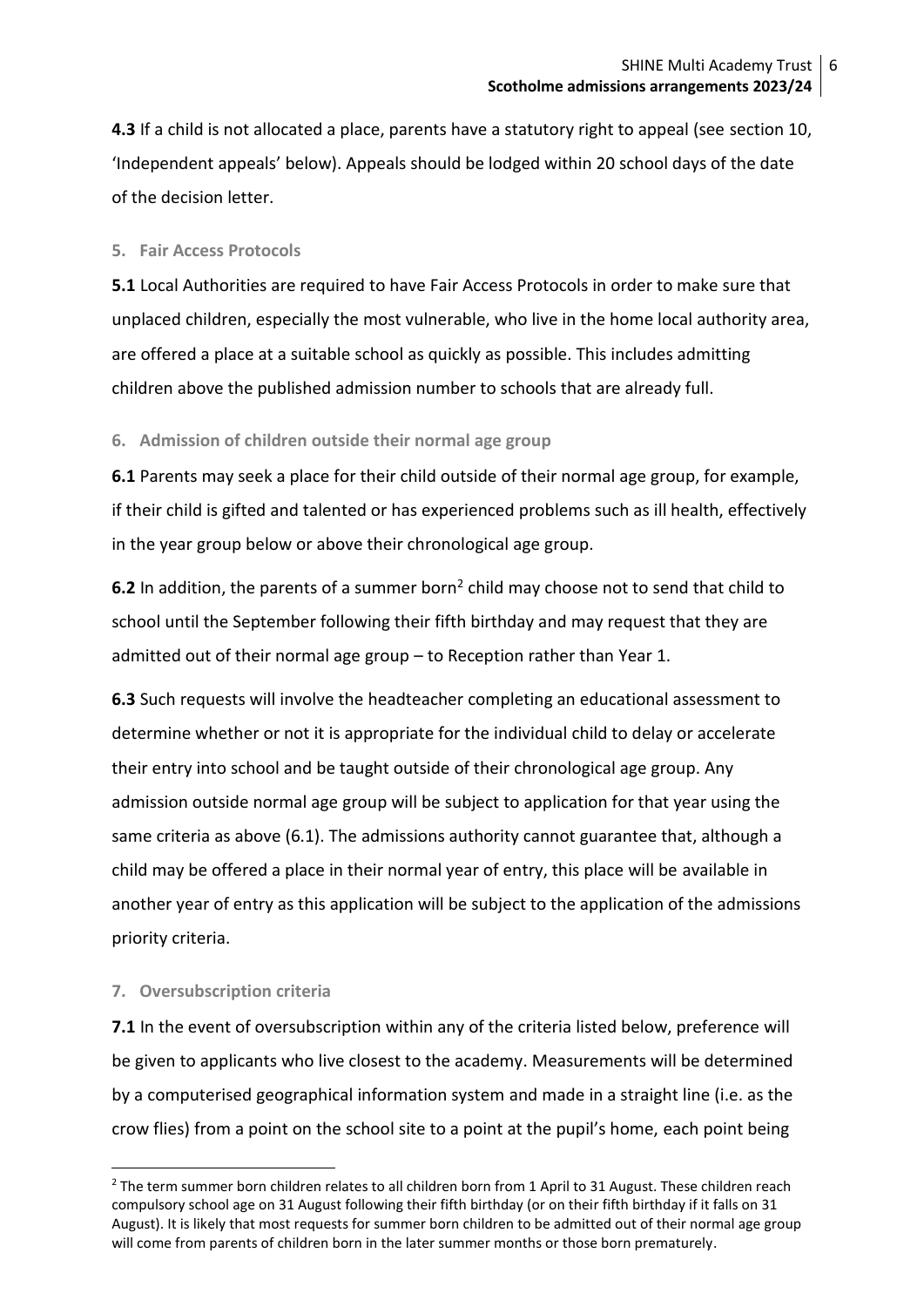identified by the Local Land and Property Gazetteer. Where two or more pupils are equal in all respects and it is therefore not possible to differentiate between them, a method of random allocation by drawing lots will be used to allocate places (supervised by someone independent of the academy).

**7.2** Pupils who have a Statement of Special Educational Need or Education, Health and Care Plan, where the academy is named in the child's statement or plan will be admitted. This will reduce the number of places available for other pupils.

**Criterion 1.** Places will first be allocated to a 'looked after child' or a child who was previously looked after but immediately after being looked after became subject to an adoption, child arrangements, or special guardianship order including children who were previously in state care outside of England and who ceased to be in state care as a result of being adopted. A looked after child is a child who is (a) in the care of a local authority, or (b) being provided with accommodation by a local authority in the exercise of their social services functions in accordance with section 22(1) of the Children Act 1989 at the time of making an application to a school. A child is regarded as having been in state care outside of England if they were in the care of or were accommodated by a public authority, a religious organisation, or any other provider of care whose sole or main purpose is to benefit society. An adoption order is an order under the Adoption Act 1976 (see section 12 adoption orders) and children who were adopted under the Adoption and Children's Act 2002 (see section 46 adoption orders). Child arrangements orders are defined in Section 8 of the Children Act 1989, as amended by Section 12 of the Children and Families Act 2014. Child arrangements orders replace residence orders and any residence order in force prior to 22 April 2014 is deemed to be a child arrangements order. Section 14A of the Children Act 1989 defines a 'special guardianship order' as an order appointing one or more individuals to be a child's special guardian (or special guardians).

**Criterion 2.** Places will then be allocated to pupils who, at the closing date for applications, live within the catchment area<sup>3</sup> of the academy, whose parents have requested a place at the academy and who have a sibling already attending the school who is expected still to be on roll at the proposed date of admission of the applicant sibling.

**.** 

<sup>&</sup>lt;sup>3</sup> This relates to those pupils living in the catchment area for the academy set for the 2023/24 academic year.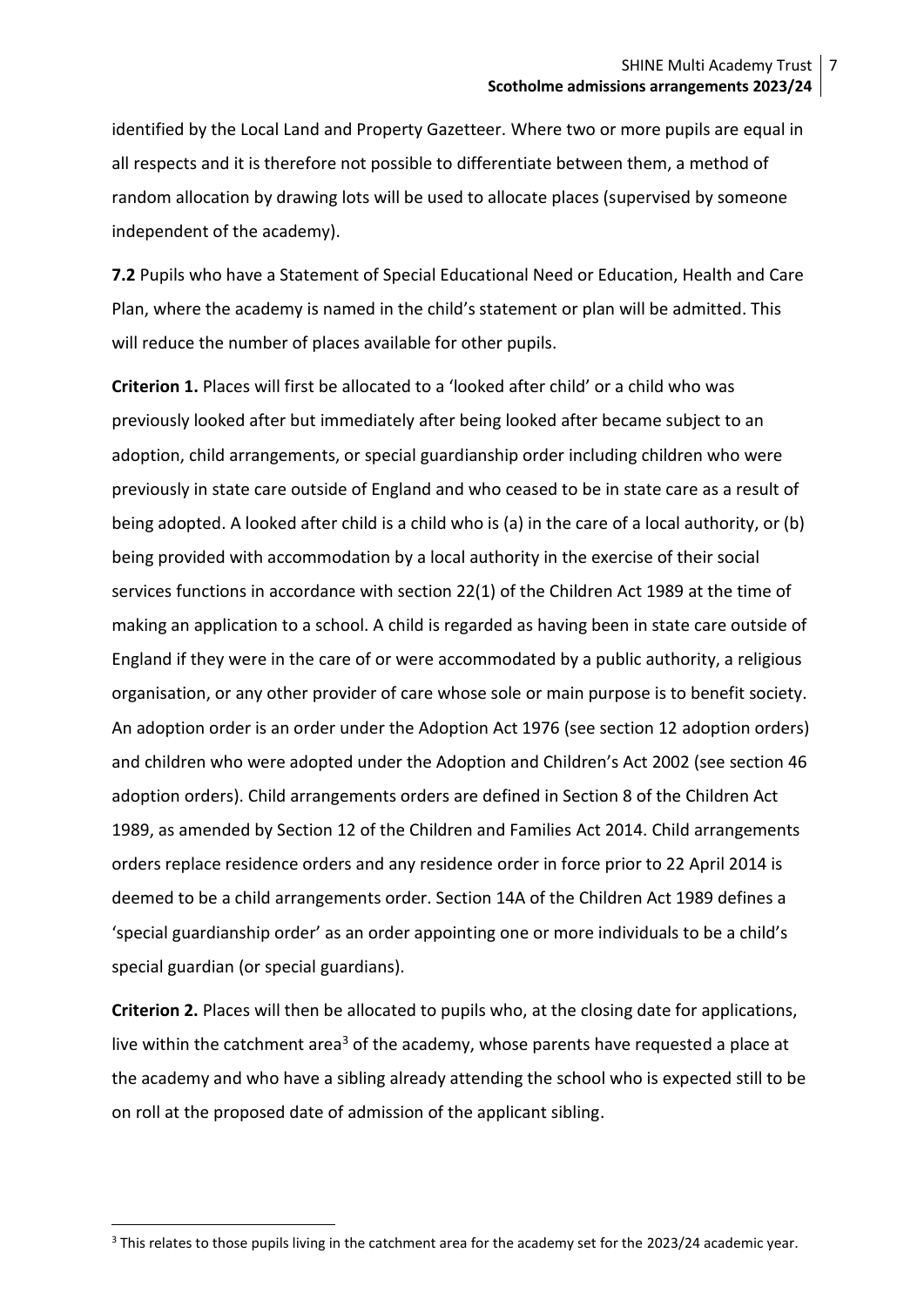**Criterion 3.** Places will then be allocated to other pupils who, at the closing date for applications, live within the catchment area of the academy and whose parents have requested a place at the academy.

**Criterion 4.** Places will then be allocated to pupils who live outside the catchment area of the academy, whose parents have requested a place at the academy and who, at the time of admission, will have a sibling attending the academy.

**Criterion 5.** Places will then be allocated to other pupils who live outside the catchment area of the academy whose parents have requested a place at the academy.

Criteria 2 to 5 above may be overridden and priority given to an applicant who can establish any of the following:

- Pupils with special educational needs that can only be met at the academy (e.g. where the academy has specialist provision)\*;
- Children of travellers, pupils with exceptional medical, mobility, or social grounds that can only be met at the academy\*.

\*Applications in these categories must be supported by a statement in writing from a doctor, social worker or other relevant professional. This is necessary because you will be asking the academy to assess your child as having a stronger case than other children. Each case will be considered on its merits by the admissions authority.

**Note**: Parent/carers should be aware that no preference will be given to children attending the Nursery provision of Scotholme Primary School – only the criteria above will be applied.

<span id="page-8-0"></span>**8. Accepting or withdrawing an offer of a place** 

**.** 

**8.1** In the normal admissions round (i.e. when offers are made for first-time admissions national offer date 17 April 2023), all admissions decisions will be communicated to parents by Nottingham City Council. Parents are requested to confirm to Nottingham City Council whether or not they wish to take up any place that is offered.<sup>4</sup>

**8.2** Any offers of a place found to be made on the basis of inaccurate information can be withdrawn. Such examples would include fraudulent or intentionally misleading applications (e.g. a false claim to residence in the catchment area of the relevant academy). Failure to

<sup>4</sup> The School Admissions Code does not allow an admission authority (in this case the Academy) to withdraw an offer unless it has been offered in error, a parent has not responded within a reasonable period of time, or it is established that the offer was obtained through a fraudulent or intentionally misleading application. <https://www.gov.uk/government/publications/school-admissions-code--2>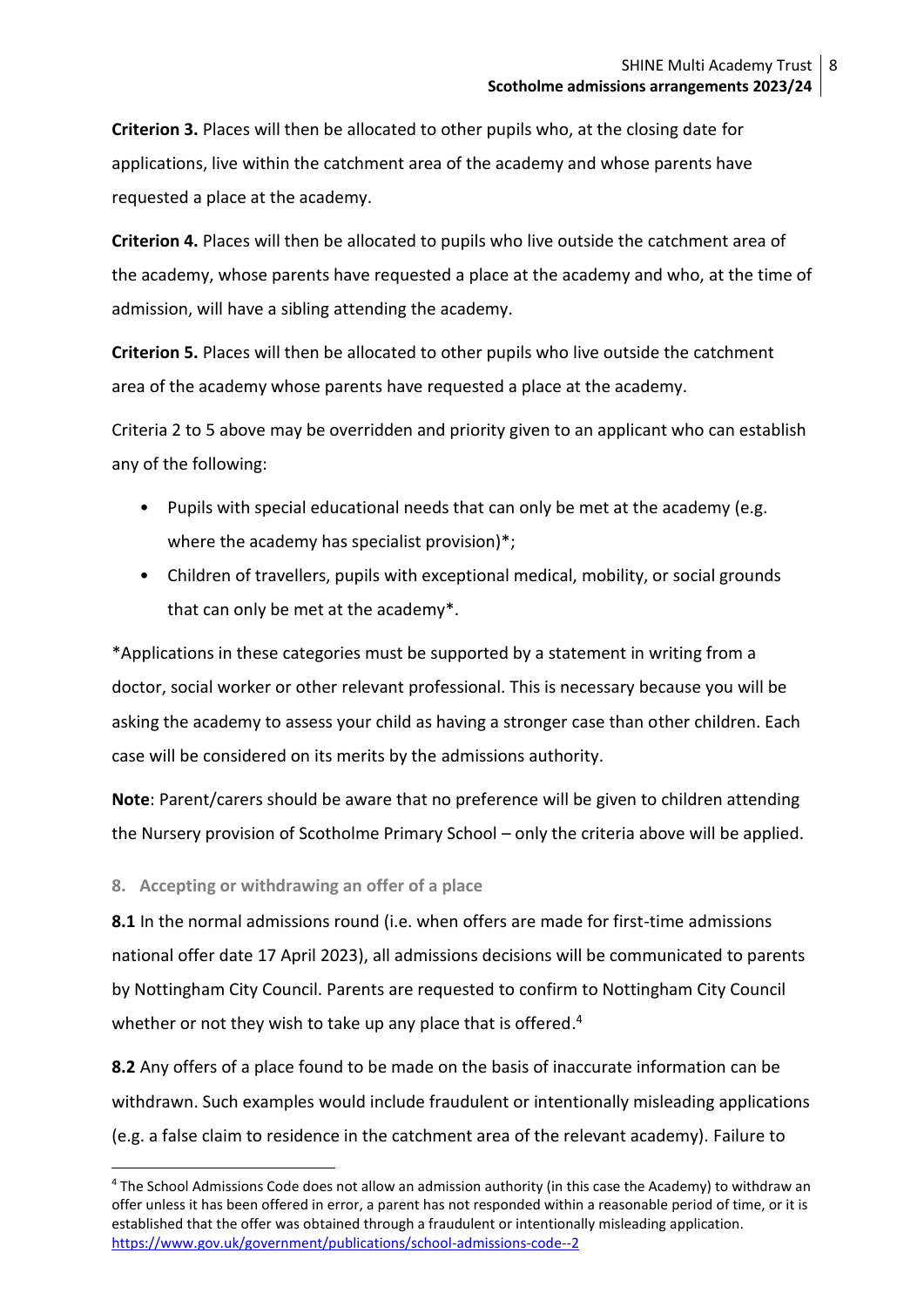accept a place offered at the academy within a reasonable period of time may also lead to the withdrawal of that offer.

#### <span id="page-9-0"></span>**9. Waiting list**

**9.1** If there is oversubscription within any year group the academy will maintain a waiting list. Waiting lists for reception Year and Years 1 to 5 will be maintained all-year round from the date of refusal of a place up until the summer half term. Waiting lists will not be maintained for Year 6. Inclusion in a school's waiting list does not mean that a place will eventually become available.

**9.2** Where the number of students in a particular year group falls below the admission number and where it will not result in a breach of the infant class size legislation, the person whose name appears at the top of that particular year group's waiting list will be offered a place. A child's position on this waiting list will be determined by the application of the academy's published oversubscription criteria.

**9.3** Parents are welcome to ask what position their child currently holds on the list. However, because the academy constantly receives applications for admission throughout the year, the waiting lists are continually being re-ordered. Parents need to be aware that their position on the list may rise and fall over time and therefore a higher position on the list is not necessarily a good indicator of the likelihood of a place being offered. Length of time on the waiting list will not be a factor in offering a place.

**9.4** Children who are the subject of a direction by a Local Authority to admit or who are allocated a place at the academy in accordance with the In-Year Fair Access Protocol<sup>5</sup>, will take precedence over those children on a waiting list.

#### <span id="page-9-1"></span>**10. Independent appeals**

**.** 

**10.1** Parents have the right to an independent appeals panel in the event that their child is declined admission to the academy. Repeat applications in the same academic year will not be considered unless there is a significant and material change in circumstances. Parents wishing to appeal should submit their appeal form within 20 school days of the date of the letter advising that child has not been given a place. Details of where an appeal should be sent will be provided on the decision letter or made available on the school's website.

<sup>5</sup> published on our website http://www.shine-mat.com/admissions/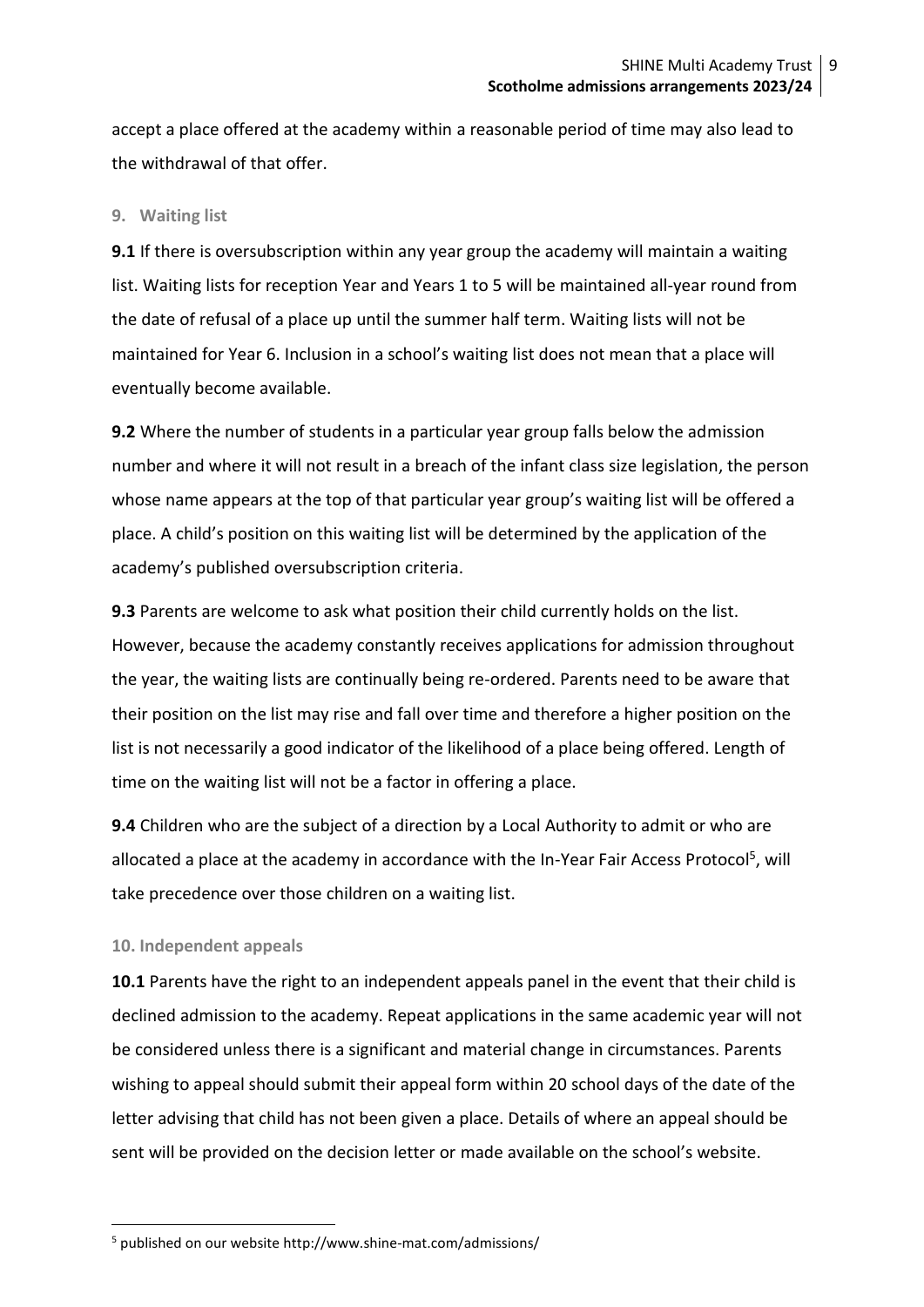<span id="page-10-0"></span>**11. Definitions of terms used in these arrangements**

**11.1 Residence**

**11.1.1** This is defined as the child's permanent place of residence which is deemed to be the residential property that is their only or main home on the closing date for applications and which their parent, carer or guardian owns, leases or rents under a lease or written rental agreement. If more than one person has parental responsibility for the child and those people live in separate homes, we will consider the child's home address to be the property at which they live for most of the week (this includes weekends as well as weekdays).

**Note**: Parent/carers should be aware the academy may request proof of residency.

**11.1.2** If the child lives at two separate homes for an equal length of time, the child's permanent place of residence will be taken as the address shown on the child benefit letter.

**11.2 Brothers or sisters – sibling connection** 

**11.2.1** For admission purposes the academy considers a sibling connection to relate to any of the following:

- A brother or sister who share the same parents;
- A half-brother or half-sister, where two children share one common parent;
- A step brother or step sister, where two children are related by a parent's marriage or civil partnership;
- Adopted or fostered children living in the same household under the terms of a Child Arrangements or Special Guardianship Order.

**11.2.2** The academy does not consider these as siblings:

- Cousins or other family relationships not included in 1 above;
- Siblings who at 1 September 2023 will not be registered pupils at the relevant academy.

**11.2.3** Where applications are received in respect of twins, triplets or children of other multiple births, the academy will endeavour to offer places in the same school, admitting above the planned admission number where necessary. If this is not possible, the parent/carer will be asked which child(ren) should take up the place(s). The parent/carer will still have a right of appeal against a refusal of a place.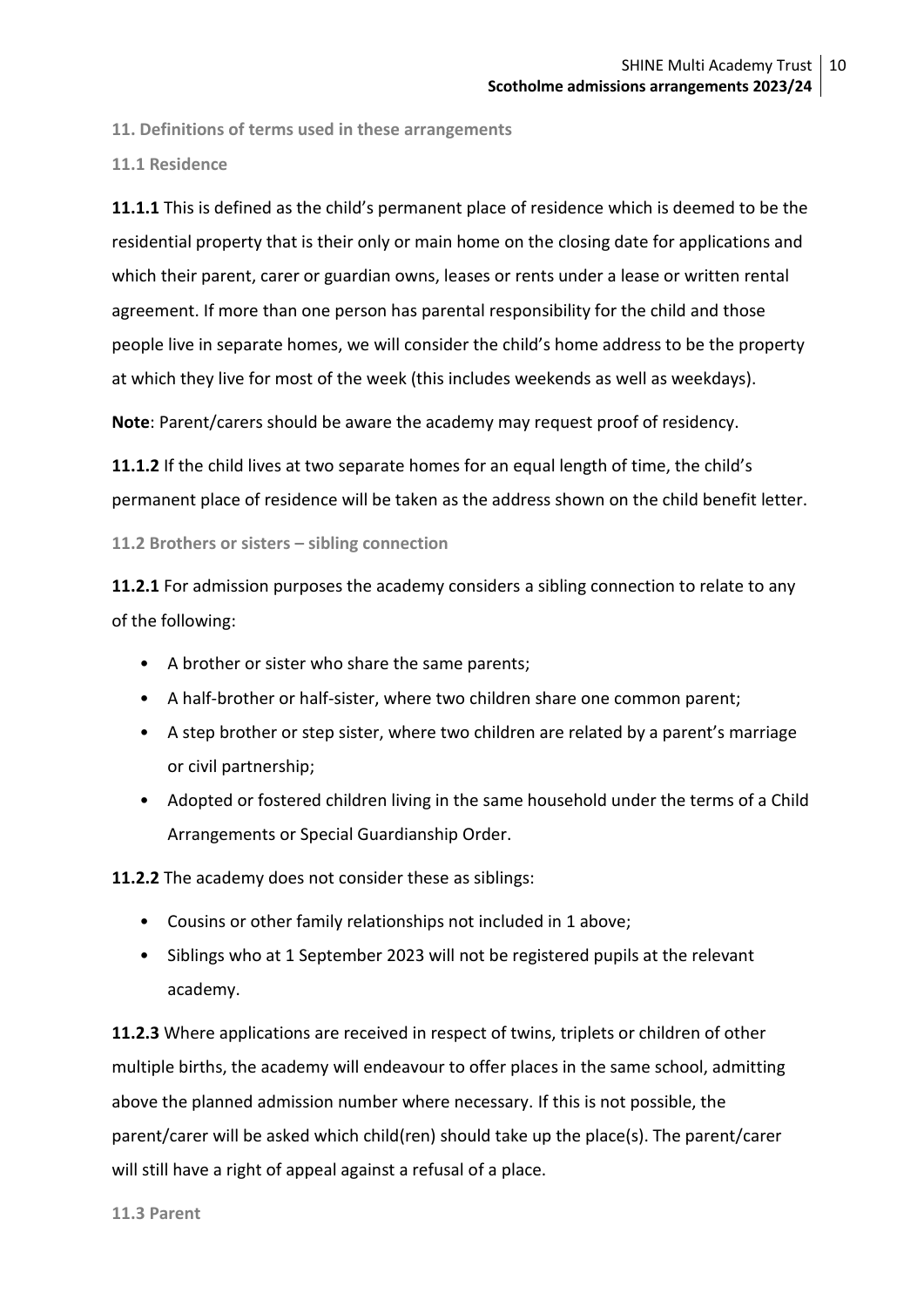**11.3.1** Section 576 of the Education Act 1996 defines 'parent' to include:

- all-natural parents, whether they are married or not; and
- any person who, although not a natural parent, has parental responsibility for a child or young person; and
- any person who, although not a natural parent, has care of a child or a young person.

Having parental responsibility means assuming all the rights, duties, powers, responsibilities and authority that a parent of a child has by law. People other than a child's natural parent can acquire parental responsibility.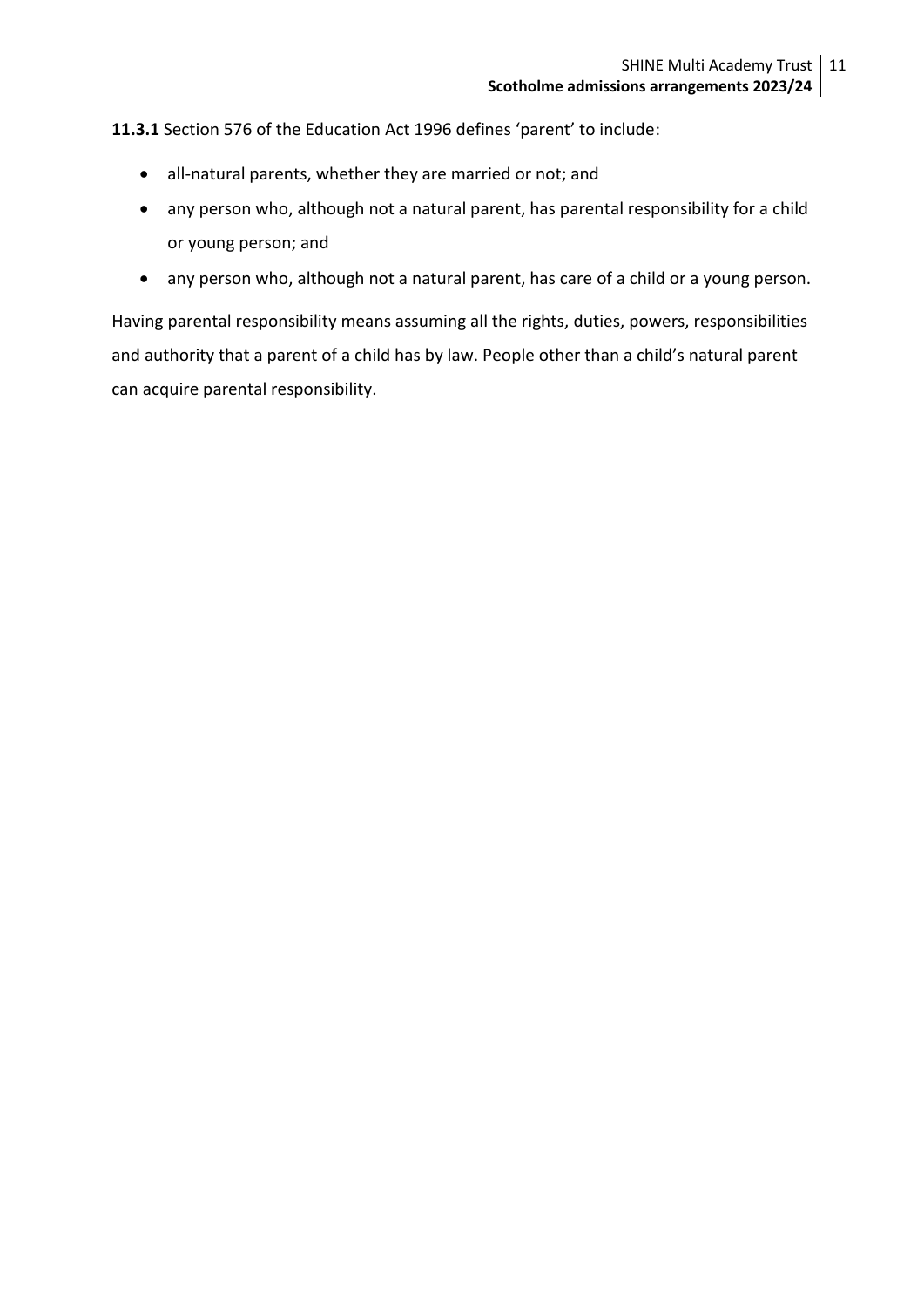# <span id="page-12-0"></span>**12. Catchment area**

**12.1** The defined catchment area for the academy is set out via the following link <http://geoserver.nottinghamcity.gov.uk/primarycatchment/> and on the map below.